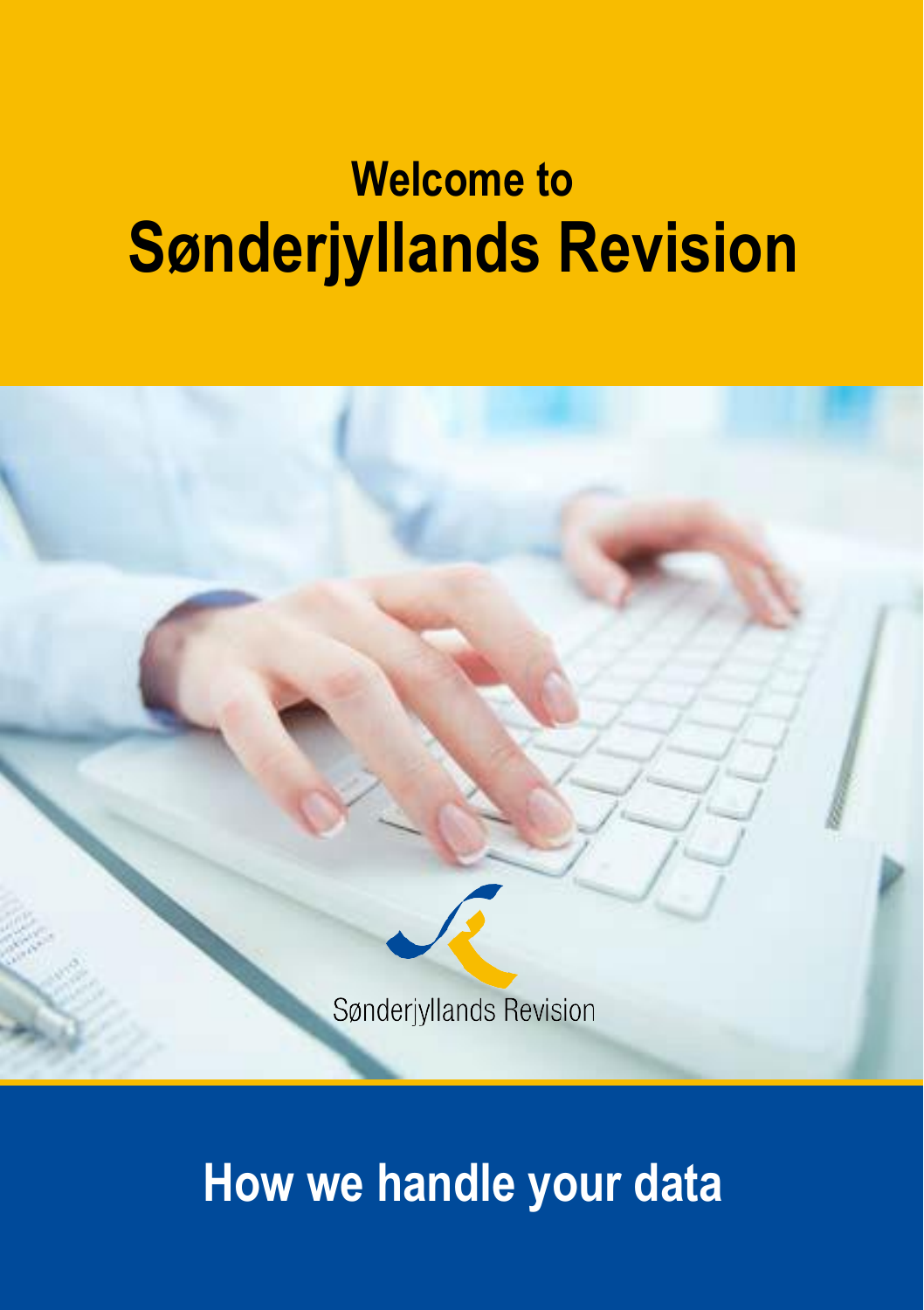At Sønderjyllands Revision we attach great importance on ensuring that our clients are safe to be clients with us. This is why we process the personal data provided by our clients with respect and in accordance with the General Data Protection Regulation.

In a number of cases we collect documentation about our clients in the form of their passport, driving licence, social security card or any other identity card. We do this in accordance with the requirements of the Money Laundering Act.

In this document we give you some information to comply with the disclosure requirements of the General Data Protection Regulation.

#### **Received data**

We have received and process the following personal data from you:

- Copy of **your** driving licence and/or passport and/or social security card
- Name, address, CPR number, telephone number, e-mail address.

#### **Data controller and contact information**

Sønderjyllands Revision is the data controller with regard to the personal data processed in connection with the client relationship.

Sønderjyllands Revision, Statsautoriseret Revisionsaktieselskab can be contacted as follows:

by letter to the company's address: Nørreport 3, DK-6200 Aabenraa by e-mail[: kontakt@sr.dk](mailto:kontakt@sr.dk)

by telephone: +45 7462 6112

#### **Purpose of processing personal data and its legal basis**

We process personal data in order to perform the contract that we concluded with you to set up your company, to do the accounting, to fill in the tax return forms and to comply with applicable legislation, including the Auditing Act and the Accounting Act etc.

The legal basis for data processing is Article 6(1)(b) of the General Data Protection Regulation for the performance of a contract and Article 6(1)(c) of the same Regulation for compliance with a legal obligation.

#### **Time period for keeping the data**

Personal data must be kept as long as necessary to perform the contract and the client relationship or otherwise to comply with the applicable legislation, including the Accounting Act and the Data Protection Act. This means that personal data are kept for five years – if the client relationship terminates, the data are kept until the end of the year in which the client relationship terminates.